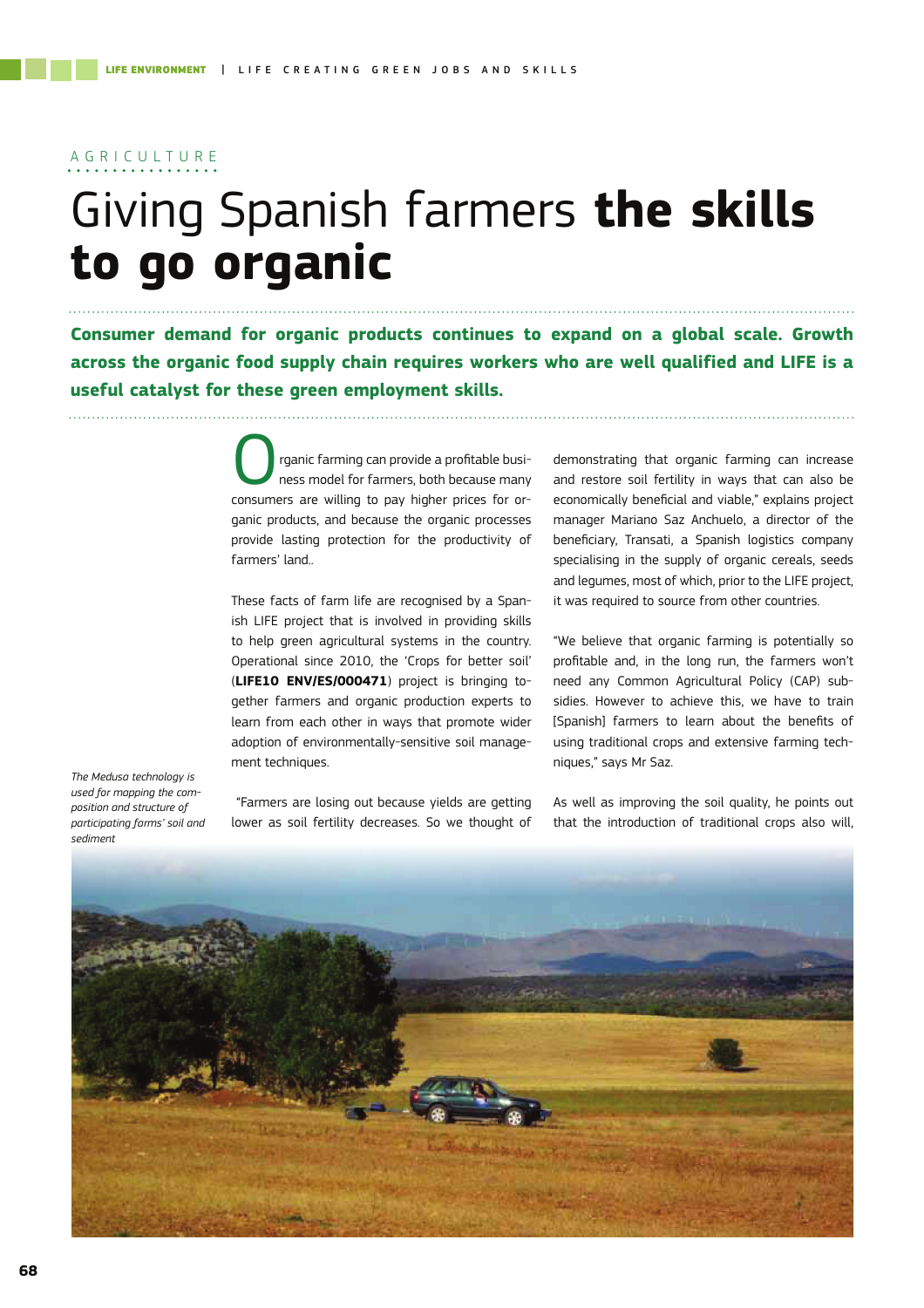"Enforce the development of new niches that respond to market demand for organic products." Although the market for organic produce is still in its infancy in Spain, however, the LIFE beneficiary believes that by teaching Spanish farmers the green skills required to produce high-quality products, they will be able to expand the organic sector. "Our overall aim is to offer farmers alternatives to conventional practices by demonstrating the profitability of ecological agriculture in order to help maintain and improve job prospects in rural areas."

#### Organic skills

Pilot farms have already taken up the challenge of testing organic and sustainable chemical-and-residue-free approaches to growing traditional crops. The farmers receive a mixture of training and mentoring in the application of green skill sets. Early outcomes indicate that LIFE's support is proving to be fruitful in overcoming initial cynicism about organic approaches by demonstrating the tangible difference that organic methods can make to farmland's commercial productivity.

Luis Ballesteros is one of the farmers who has gained from the green skills project and seen the potential that his new knowledge offers. "Before the project we used a lot of chemical products to cultivate crops on our farm. After the LIFE project training, and the continuous help of the project agronomists, I have learnt about crop rotation and I am now not only sowing wheat but also leguminous plants."

He says it was, "Amazing to find out about all of the varieties and the cultivation techniques they need. I was dubious at the start that they would not have big enough yields, but I was proven wrong and I have seen that the wheat quality of the organic plants is much higher when compared against the previous system. They also have a higher economic value on the market."

Mr Ballesteros adds that he is "more and more excited about the future. I want to experiment with other varieties of legumes, oilseeds and cereals and see how and what techniques I need to apply to cultivate them."

#### Expert help

The value of the work of project agronomists such as Professor Juan Pablo del Monte, Professor of Botany at the Polytechnic University of Madrid (UPM), is also



*Jose Milguel Villanueva (left) and Luis Ballesteros examine the quality of their organic crops*

appreciated by another of the project's pilot farmers, Jose Miguel Villanueva. "Working in close collaboration with experts such as Juan Pablo is precious and without this first help and scientific quidance we would be at a loss ...We need the continuous practical support of the agronomists to guide us and tell us things like whether we should try to apply a bit more organic fertiliser to our crop or which varieties to try out." He adds that the consultancy role of the agronomists is "essential for the further development of organic farming techniques."

## The training provider

Based in Barcelona, Vida Sana is Spain's only association dedicated to promoting organic farming and production along the whole value chain, from farmers to packaged food producers to consumers. As a LIFE project partner it is responsible for all the theoretical training in organic farming skills and certification issues. The first round of training sessions took place in the regions of Guadalajara, Navarra, Zamora and Zaragoza in February 2012, teaching the basic principles of organic farming (things such as crop rotation, weed control and certification).

The second round of training (October 2012) was organised on a national level and led by an expert on weed control from the University of Barcelona (the topic was selected by the farmers). The next course will be on improving soil fertility.

Montse Escutia from Vida Sana says that gathering a group of farmers in one place gives the training a greater value than if it was done on an individual basis: "Putting the farmers together so that not only can they ask the expert questions about techniques (and so acquire more agri know-how), but so that they confront each other about what they are doing and applying, learn from each other and teach one another." She cites this 'cross-learning' as important to fostering the growth of organic farming skills and helping to develop a real "culture of organic" in Spain.